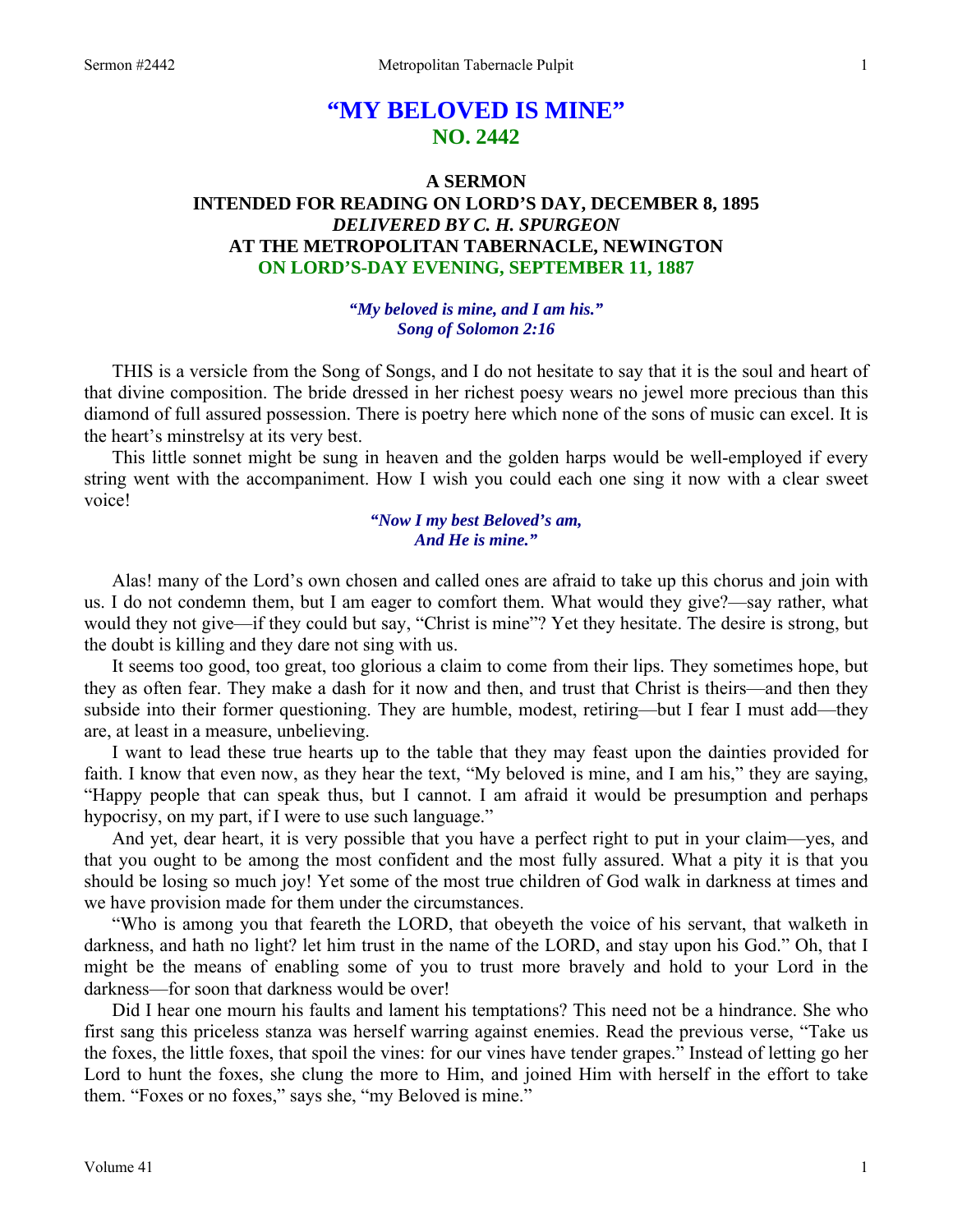Jesus belongs to us in our imperfect condition—while yet we are beset with many mischievous and cunning foes. The Song before us is found in our own Bible, which is a Book to be used on earth rather than in heaven. While yet the foxes prowl around us we may sing, "My beloved is mine, and I am his."

Indeed, it is by strength derived from such a cheering confidence that we are enabled to kill these foxes and preserve the tender clusters of grapes till they are ripe for our Lord. Come, brethren, let us not do ourselves the serious hurt of refusing the greatest of blessings for reasons which are not valid. Let us mourn our faults, but let us not therefore forego our privileges.

I will not let my Lord go because I see a fox. Nay, rather, I will cling to Him the more closely. If that fox should hurt my vine, yet I have a better Vine in my Lord, and one which no fox can touch. Away, you beasts of the field—you sins, and doubts, and fears—for my heart dares to sing, "My beloved is mine, and I am his."

I feel that I am a bearer of a tenfold portion to the Benjamin of the family. Joseph—I mean, Jesus has sent it and I am eager to deliver it fresh from His dear hand. O trembling believer, it is all for you! Receive it and eat abundantly thereof.

I am under the impression that my Master has bidden me remember that there is a Ruth here who only desires to glean—and she trembles while she gathers a few scanty ears. She has not the courage to take a sheaf, herself, but my Lord has said, "Let fall handfuls on purpose for her." And I would try to do so, but I pray that timid Ruth may have courage enough to take up what I shall gladly let fall for her, for the good Boaz, in whose field I serve, has his eye upon her and means more kindness to her than I can tell.

What I have to do tonight is to mention a few things which may help some timid one to say, "My beloved is mine," and then to do the same with regard to the second sentence in the text, "I am his."

You ask, perhaps, "May I say, 'My beloved is mine?'" You know who that Beloved is. I have no need to tell you that. He is the chief among ten thousand, and the altogether lovely. You believe that it is He who is the ever-blessed Son of God, who became man for our sake, and as the God-man, made atonement for our sin. And having died, has risen from the dead, and gone into His Father's glory within the veil, where He ever makes intercession for us.

It is that Christ who is the light of heaven, the joy of everlasting bliss, the adored of angels. It certainly does seem a great thing to call Him mine, to think that He should ever be mine, and that all He is, and all He has, and all He says, and all He does, and all He ever will be, is all mine.

When a wife takes a husband to be hers, he becomes all hers, and she reckons that she has no divided possession in him. And it certainly is so with you, dear heart, if Christ be yours. He is still yours, and altogether yours, even if it looks as though you were opening your mouth very wide to be able to say it. Some of you were brought up in a school which is full of the law and you are afraid to say what the Gospel permits you to say—you have not dared yet to avail yourselves of your privileges.

Some of God's heirs are often kept in the back kitchen when they have a right to sit in the parlor and to eat of the dainties of their Lord. Some are kept from the joys to which they have a fair claim, so I am going to ask you a few questions to see whether you are one of them.

First, *have you taken hold of Christ by faith*? Faith is the hand with which we grasp the Lord Jesus Christ. Have you believed that Jesus is the Christ and that God has raised Him from the dead? Do you trust yourself wholly to Him? I say, "wholly"—with no other secret confidence. Do you lean your whole weight on Him? He that hangs on two branches, one of which is rotten, will go down. You had best trust your whole self with Christ, and let Him be the top and bottom of your confidence.

If you do that, then He is yours—this faith makes Him yours to your joyful experience. Listen to His own words, "God so loved the world, that he gave his only begotten Son, that whosoever believeth in him should not perish, but have everlasting life." If you believe in Christ, you have Christ to be your everlasting life, and you may say, "My beloved is mine."

I should hope that this is not a very difficult question for you to answer—you are either trusting in Christ or you are not. If you are not trusting in Christ, God forbid that I should exhort you to say what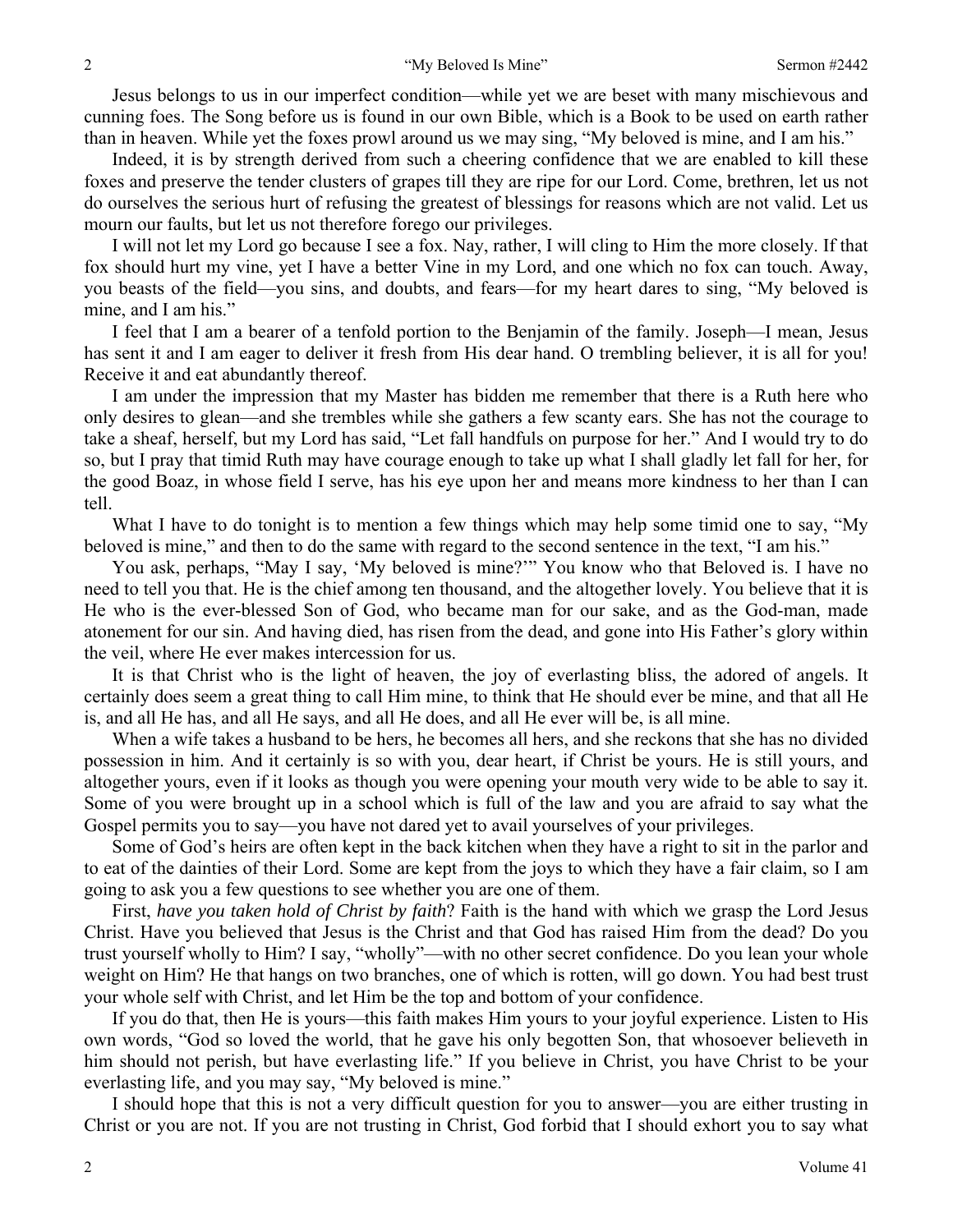would be presumptuous! But if you are resting on Him who lived, and loved, and died, that He might wash us from our sins in His blood—I say, if He is all your salvation and all your desire, then hesitate not to say, "My beloved is mine."

There is no surer claim in the world than the claim of faith. God has given Christ to every believing sinner—be he who he may—God has given Christ to him by a covenant of salt, and Christ is his, and shall be his forever. Poor Trembler, if you believe on Him, even you may say, "My beloved is mine."

Let me ask you another helpful question. *Is He truly your Beloved, the Beloved of your soul*? I remember well a dear Christian woman who frequently said to me, "I do love Jesus, I know I do. But does He love me?" Her question used to make me smile. "Well," I said, "that is a question that I never put to myself—'If I love Him, does He love me?' No, the question that used to puzzle me was, 'Do I love Him?' When I could once settle that point, I was never again the victim of your form of doubt."

If you love Christ, Christ loves you for certain, for your love to Christ is nothing more nor less than a beam out of the great sun of His love, and the grace that has created that love in your heart towards Him, if you do indeed love Him, proves that He loves you. Is it not so, "We love him because he first loved us"? Did love ever get into the heart by any other door than that? I am sure that it never did. So that, if you love Him, you can say, "My beloved is mine."

There are many who may love on earth and never obtain the object of their affection. But if you love Christ, raise no question about His love to you. He is yours and you are His. That test may help someone who, perhaps, is standing trembling behind the door, full of blushes and afraid to come in amongst God's people. To you, poor timid soul, we say, "Come in, you blessed of the Lord, wherefore stand you without? If you love Him, you are welcome to all He has."

Next, I would help you with a third question. *Is Jesus dear to you above all your possessions*? Perhaps you have a great deal of this world's goods. Do you set small store by all that you have as compared with Jesus? Could you see it all burn away, or melt away, or be stolen, infinitely rather than lose Christ? If you can say, "Ay," to that question, then He is yours.

Perhaps you have very little indeed—a few earthly comforts, a narrow room, and a scant pittance to live upon—but would you sooner have Christ than all the riches of the world, or would you be willing to sell Christ in order to rise in the world? Would you sell Him that you might be made rich, and great, and famous? You who are sick—which would you sooner have, your sickness and Christ, or go without Christ to be made healthy and strong?

According to your answer to these inquiries will be my answer to the other questions, "Are you Christ's and is Christ yours?" I hope that many of you can say, "O sir, we would give all that we have, we would suffer all that might be suffered, we would part with the very light and our eyes, too, if we could but be sure that we might each one truly say, 'My beloved is mine.'" Well, if you love Christ beyond all earthly things, rest assured that He is yours.

Further, *do you love Him beyond all earthly companions*? Could you part with your dearest ones for His sake? Say, are you sure of this? Oh, then, He is assuredly yours! *Do you love Him beyond all earthly objects*? Ay, beyond the desire of learning, or honor, or position, or comfort—would you let all go for His dear sake?

Many of His saints have had to do it, and they have done it very cheerfully, and said with the apostle, "Yea doubtless, and I count all things but loss for the excellency of the knowledge of Christ Jesus my Lord: for whom I have suffered the loss of all things, and do count them but dung, that I may win Christ, and be found in him." Can you go that length? If you can, then surely He is yours.

Let me further help you by another question. *Is Jesus so fully your hope and your trust that you have no other*? I have often led persons into liberty through that question. They have said, "I am afraid that I do not trust Christ." I have then asked, "Well, what do you trust? Every man has a reliance of some sort—what are you trusting?"

When I have pressed them closely, they have said, "Oh, we have no other trust! God forbid that we ever should have!" When I have mentioned their good works, they have said, "Good works! Why, we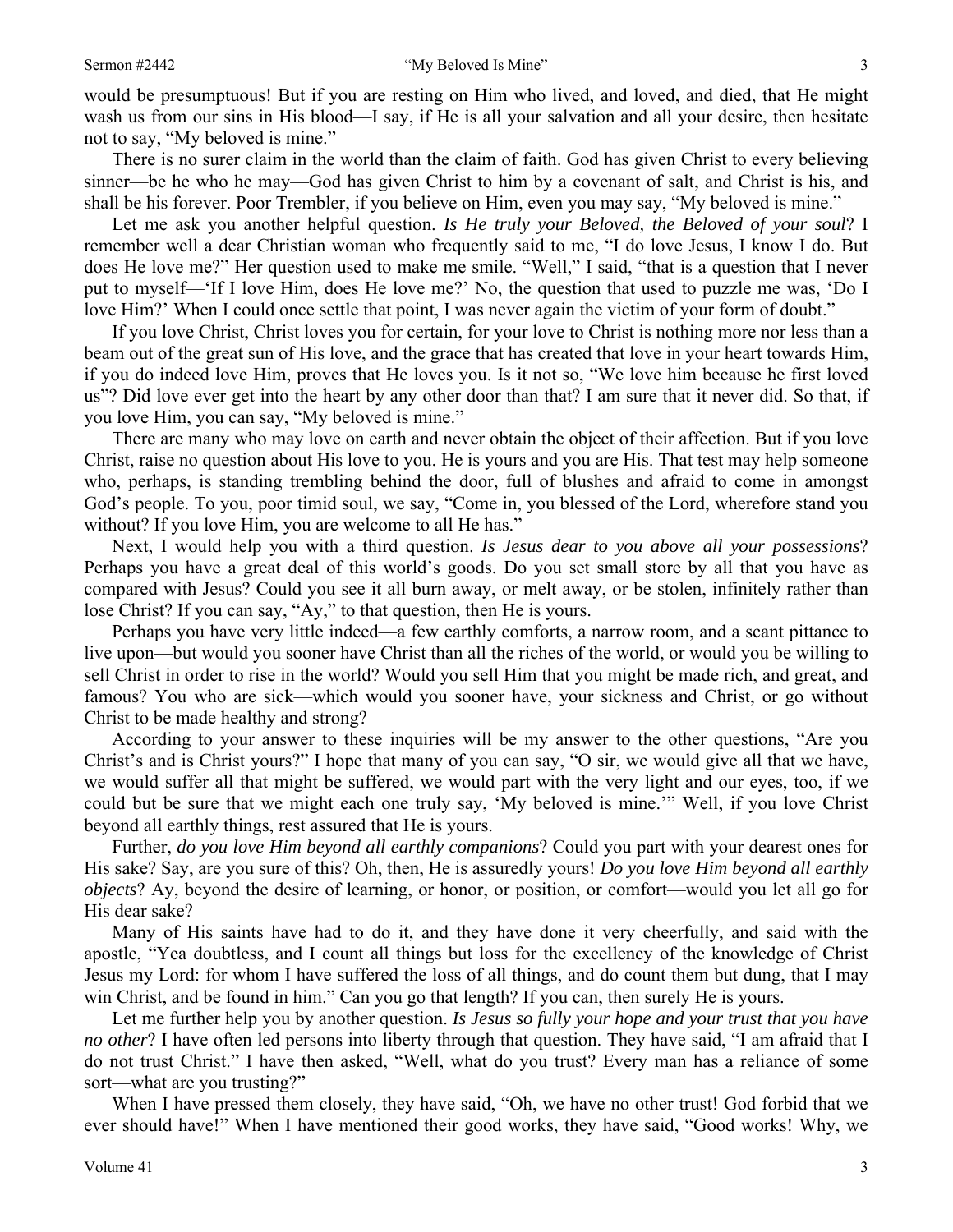should be foolish indeed to talk of them!" When I have mentioned trusting in a priest, or in sacraments, they have scorned the thought—it has been loathsome to them.

Then I have said, "If you have no other trust but Christ, and you are sure that you have a trust somewhere, then your trust is in Christ, and though you may question it, and doubt it, yet if you do so trust in Him as to trust nowhere else, He is yours and you are His."

There is many a good and true believer who, nevertheless, is afraid that he is not a believer. When you are once on board ship, even if the vessel is tossed to and fro, and you yourself are ill, perhaps sadly seasick, yet as long as that ship does not go down, you will not go down—for your safety now does not depend upon your health and strength, but upon the ship into which you have entered.

So, if you have fled to Christ away from everything else, then, though you may sigh, and cry, and fear, and tremble—for all of which I am sorry, for I would have every man on board ship to be well and strong and able to handle the ropes—still, if you cannot touch a rope, and if you cannot even eat your meals in your cabin, yet, if you are aboard the ship, and if that ship gets safe to land, so will you.

Wherefore, be of good cheer. O poor heart, if you are clean divorced from every confidence but Christ, then I believe that you are married to Christ, notwithstanding that you tremble sometimes, and ask whether it be so or not. Let that thought also help you.

I would further help you in this way. *If Christ is yours, your thoughts go after Him*. You cannot say that you love a person if you never think of him. You could not, I am sure, let another person fill your heart as Christ must fill His people's hearts and yet never let that person occupy your thoughts. He to whom Christ belongs, often thinks of Him.

"Well," says one, "I am so busy during the day that, often, my mind is taken up with my business and I do not think of Christ." Do you know where those crows live that are feeding on that ploughed field? They are going up and down the furrows, picking up all the worms they can find. And as you look at them, you cannot tell where their home is, can you? No, but wait till evening, when the day's feeding is over—then you will see which way the crows fly and you will find out where their nests are. Do you see how quickly they are winging their way to yonder rookery?

So is it with us—while we are busy in the world, picking up the worms, as it were, we have to think about those things. We cannot do our business properly without our thoughts going that way. But when the business is over, when the evening comes—which way do you go then? When you have an opportunity for thought, when your mind is going to its resting place—which way do your thoughts fly? That shall be the true test. And if, when your thoughts are set free, they fly away to Jesus, rest assured that He is yours. That thought may help some of you poor trembling ones.

We read of the apostles, "Being let go, they went to their own company." Just so. I heard a working man who was expounding that chapter very well. He said, "If some fellows were put in prison, and they were let out, they would go to the first public house they see, for that is where they would find their company." Just so—"birds of a feather flock together."

Now when you are let go, when your mind gets out of the prison of your daily business, do you go to the world for your pleasure? Do you go to carnal things for your mirth or do you fly to Christ? If you can answer, "My thoughts go naturally to Christ," then you can truly say, "My beloved is mine."

Again, do you do more than this? *Do you long for Christ's company*? If, "my beloved" is indeed mine, I shall want to see Him. I shall want to speak with Him. I shall want Him to abide with me. How is it with you? There is a great deal of religion in the world which only consists of shells, or husks—the kernels are not there at all.

A man goes upstairs and kneels down for a quarter of an hour and he says that he is praying, yet possibly he has not really prayed at all. Another opens his Bible and he reads a chapter, and he says that he has been studying the Scriptures. Perhaps it has been a mere mechanical act and there has been no heart and soul in it.

John Bradford, the famous martyr, used to say, "I have made a point of this, that I will never go from a duty till I have had communion with Christ in it." Hence, when he prayed, he prayed till he did really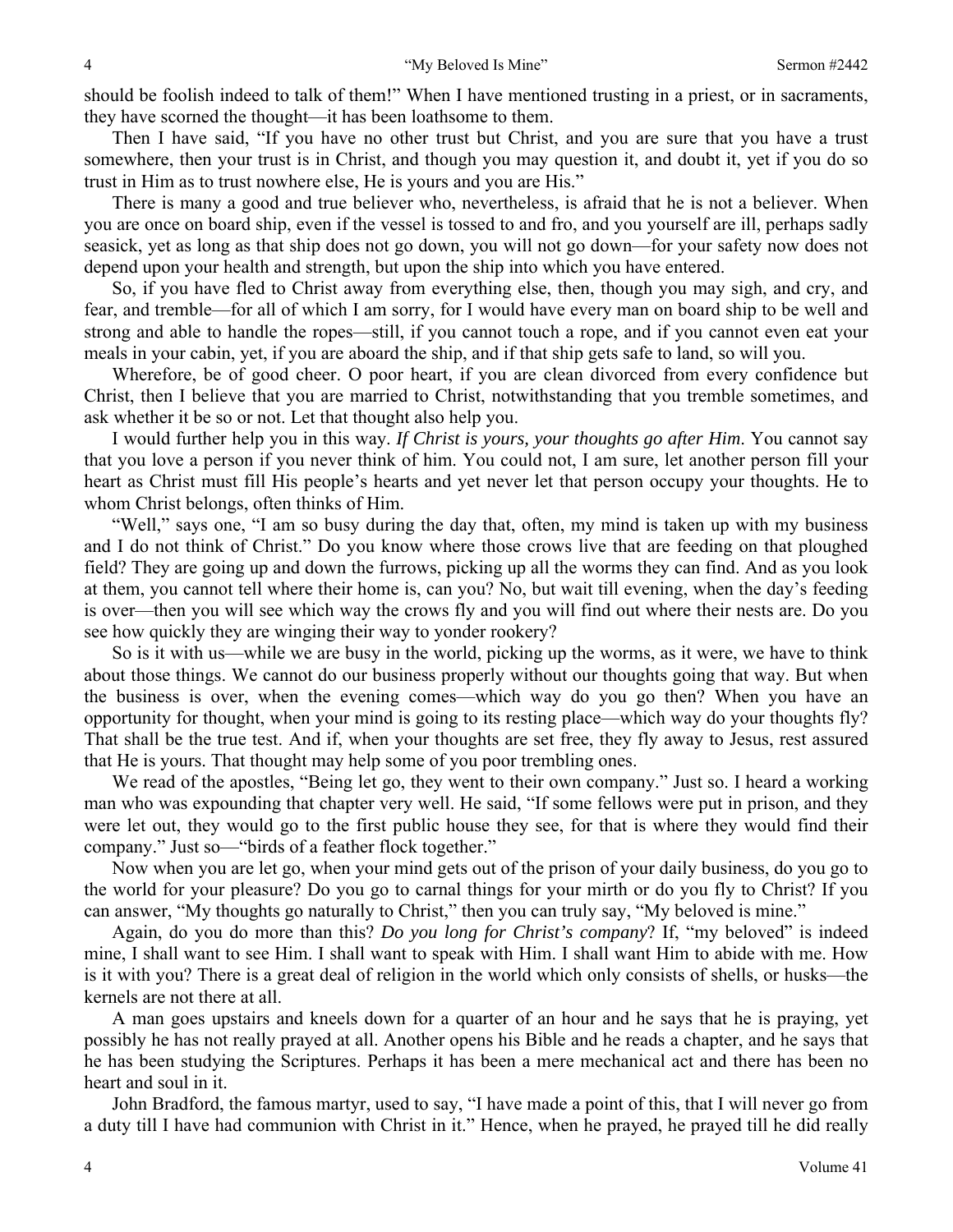#### Sermon #2442 **Sermon #2442 Sermon #2442 S**

pray. When he praised, he praised till he did truly praise. If he was bowing in humiliation before God, he humbled himself till he was actually humbled. If he was seeking communion with Christ, he would not go away with the pleasure of merely having sought, but he kept on seeking until he found, for he felt that he had done nothing aright till he had come into communion with God and into touch with Christ.

And once more, *if your beloved is yours, you will acknowledge it to be so*. Coming into this Tabernacle, or going down to the communion table, or gathering round the family altar—what is all that if Christ be not there? It should be with you as it is with a wife whose husband is far away across the sea. "Oh," she cries, "that I could hear the music of his footstep! The rooms seem all empty now that he is away. There is his portrait on the wall, but it only makes me sigh the more for my beloved. The very dog as he comes in seems to know that his master is away and he makes me think of him."

Is it so with you in regard to Christ? In every duty do you sigh for Him and long for Him? Holy Bernard was wont to say, and I believe that he could truly say it (it was in Latin, but I will give you the English of it), "O my Jesus, I never went from You without You!" He meant that he never left his knees and left Christ behind him. He never went out of the house of God and left Christ behind him. But he went through the outward act of devotion with a consciousness of the presence of Christ. Now, if this be your habit to keep up or to labor to keep up continued communion with Christ, and if you are longing for more and more of that communion—then, dear friends, you are His, and He is yours.

Further, let me help you with a still closer question. *Have you ever enjoyed that communion with Christ*? Did you ever speak with Him? Have you ever heard His voice? I think I see you turning over the leaves of your diary. I hope you have not to go far back to read the record of your fellowship with your Lord. I hope that this morning was one instance of it and that this evening may be another.

But are there not some special days, red-letter days, in your history? I recollect that Rutherford sent this message to one of his friends who was in great sorrow, "Tell him to remember Torwood." Nobody knew what was meant except the two who had been to Torwood where they had enjoyed such fellowship with Christ that they could never forget it all their days. That is what David meant when He said, "Therefore will I remember thee from the land of Jordan, and of the Hermonites, and the hill Mizar." Those were some choice spots that he recollected where the Lord had met with him.

How can Christ be yours if you know nothing about communion with Him? Are you married to Him if He has never shown you His face, and you have never heard His voice, and never spoken with Him? But if you have had Christ's company, He has manifested Himself to you as He does not unto the world. He would never have shown you such things as these if you were not His.

Ah! have you not, sometimes, crept out of the very dungeon of despair and seen your Lord's blessed face—and in a moment you have been dancing for joy? Have you not lain on the bed of sickness, "weary, and worn, and sad," till His presence has made the chamber of affliction bright with the light of heaven? Have you not, sometimes, at the dead of night, been weary in watching for sleep that would not come and your Lord has come to you—and then you have been afraid to go to sleep lest you should lose the joy of His presence and wake up without Him?

Oh! some of us know what that experience means—when earth has been the vestibule of heaven and when, even in our sickness and sadness, we have been on the very verge of Jordan—and we have smelt the fragrance of the spices that was wafted by the breath of the Spirit from the golden gardens on the other side of the stream. If you know anything experientially about this matter, then you may conclude that your Beloved is indeed yours.

But supposing that you are not enjoying Christ's presence, I am going to put another question to you. *Are you cast down when He is away*? If you have grieved His Spirit, are you grieved? If Christ be gone, do you feel as if the sun itself had ceased to shine and the candle of your existence had been snuffed out in utter darkness? Do you cry when He is away,

> *"What peaceful hours I then enjoyed! How sweet their memory still!*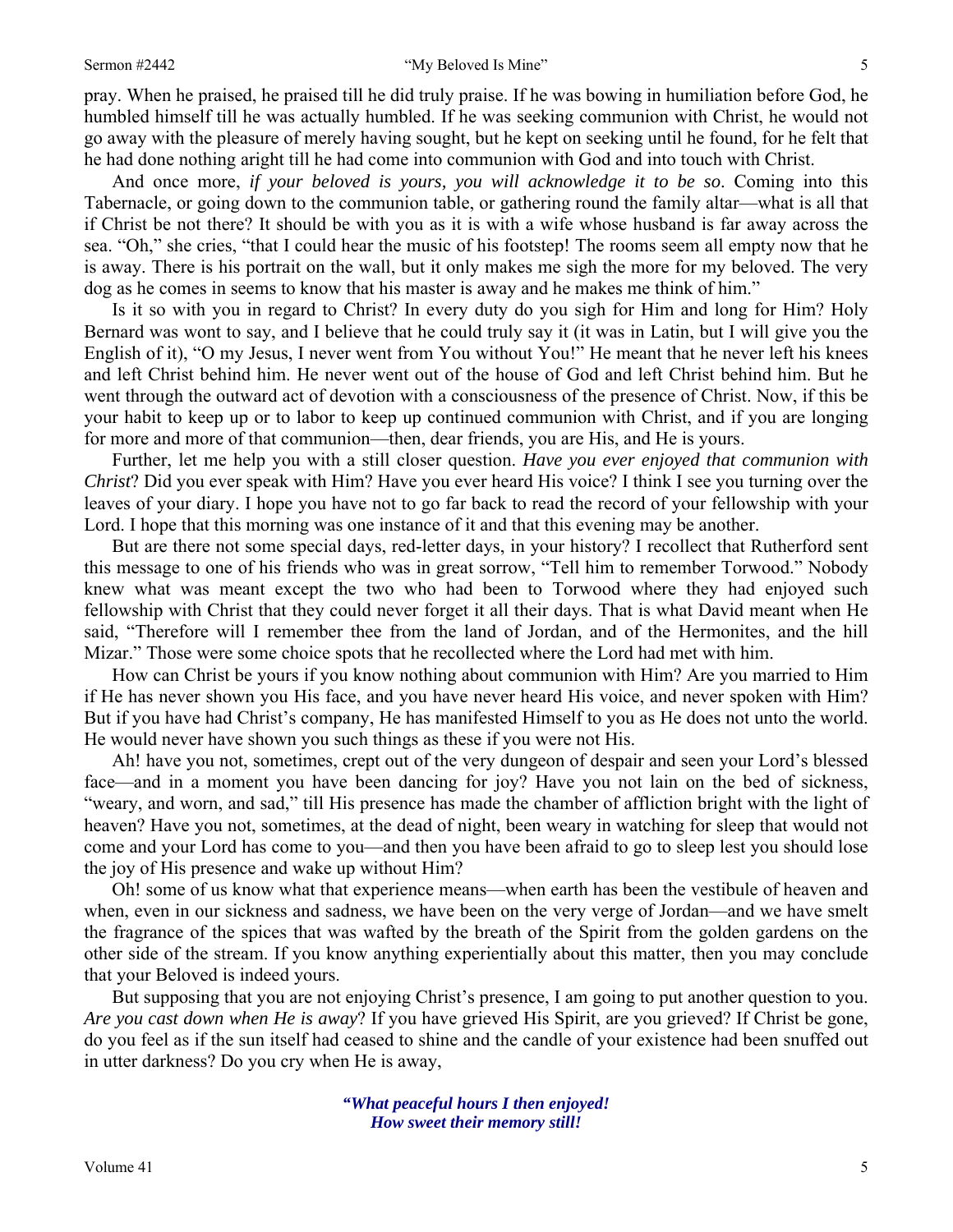#### *But now I find an aching void The world can never fill"?*

Oh, then, He is yours! If you can not bear His absence, He is yours.

Last Thursday night, I preached a sermon which was intended to be very searching one, and I hope that it was. It was upon the text, "Now if any man has not the Spirit of Christ, he is none of his." Now see the difficulty of a poor minister. If I preach very comforting sermons, there are sure to be hypocrites who suck them down and say, "How delightful!"

But when I preach a soul-searching sermon, some dear child of God, who is as precious to her Lord as gold tried in the furnace, takes everything to herself, and begins to be very sorrowful, and to say, "That sharp knife is meant for me, for I am not one of the Lord's people."

Well, after last Thursday night's sermon, a dear woman came to my vestry, broken-hearted, crying and sobbing. I hope that the discourse will be a blessing to her in the long run, but I protest that I never meant to preach to her at all. I was not aiming at her or at the sort of people to whom she belongs. It was a very different class whom I was addressing.

If the preacher says anything about hypocrites, very often the hypocrites will not take it to heart, but the most sincere saint in the congregation very likely says, "Oh, I am afraid that I am a hypocrite!" If you are, you are an odd sort of hypocrite, for I never knew of a hypocrite who was afraid that he was one. He has not grace enough for that kind of fear, but just goes on in the self-conceit that all is right with him. I, for my part, feel more confidence in the broken-hearted tremblers than I do in the boasters who never have a question about their being all right, but set it down as an undisputed fact that they are in the covenant of grace.

O beloved, I am glad if sometimes you moan like a dove and cry in the bitterness of your spirit, "Oh, that I knew where I might find him!" It may seem to be a spot on your character, but this spot is the spot of God's children and I am not sorry to see it upon you. If the Prince Immanuel has left the town of Mansoul, then there can be no marriage bells or joyous music there until He comes back again. We must invite Him and entreat Him to return, we must clothe ourselves in sackcloth till He does comes back. If we do not act thus, then He is not ours.

If you *can* do without Christ, you *shall* do without Christ—but if you cannot do without Him, if you cry,

#### *"Give me Christ, or else I die,"*

then He shall be yours. Stretch out the hand of faith, and take Him, and then say without hesitation, "My beloved is mine."

I am not going on to the rest of the text, but I want to say just this—if there is any man or woman here (and I know there are many), who can sit down in the pew and quietly say, "Yes, weighing everything the preacher has said, and judging myself as severely as I can, yet I dare take Christ to be mine and to say, 'My beloved is mine.'"

If that is your case, dear friend, then you shall get confirmatory evidence of this fact by *the witness of the Spirit within your soul*, which will very likely come to you in the form of perfect contentment of spirit, perfect rest of heart.

> *"When I can say, 'My God is mine,' When I can feel Thy glories shine; I tread the world beneath my feet, And all that earth calls good or great."*

"There," says the believer, "now that my Beloved is mine, I have no other wish or want." Now will he be like Simeon when he took that blessed Babe into his arms. "Lord," said he, "now lettest thou servant depart in peace, according to thy word." "Have you nothing more to live for, Simeon?" "No,"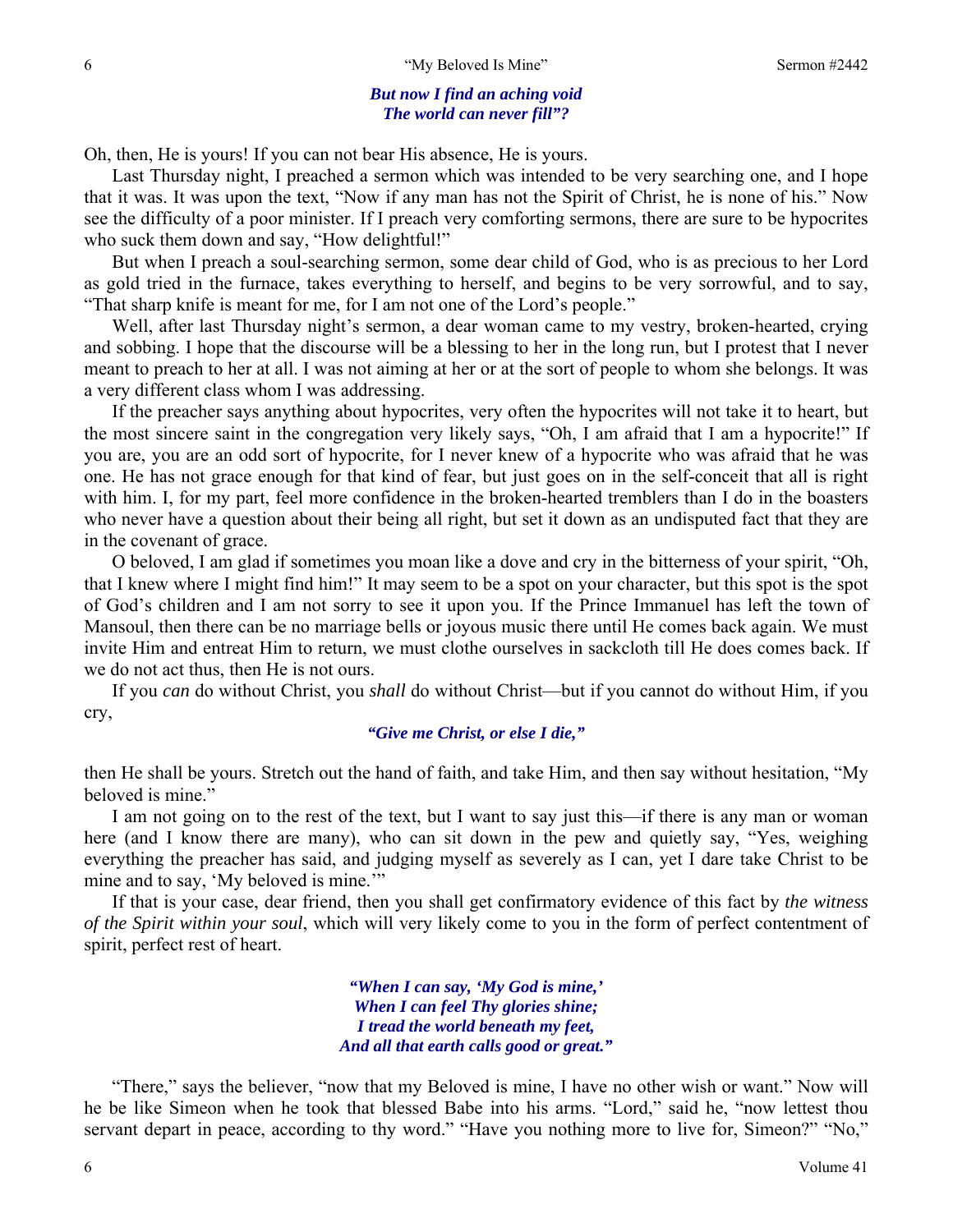replies the good old man, "what more can there be?" "Don't you think that, if you lived a little longer, you might have a heavy purse of gold in your hands?" "Yes," he answers, "possibly I might, but it would be a cumbrous burden. This dear Child is better than all the gold and silver in the world. If He is mine, I have enough, yea, I have all." That blessed rest of soul, which comes of a sure possession of Christ, is not to be imitated, but it is greatly to be desired.

I know that some good people, who I believe will be saved, nevertheless do not attain to this sweet rest. They keep on thinking that it is something that they may get when they are very old, or when they are about to die, but they look upon the full assurance of faith, and the personal grasping of Christ, and saying, "My beloved *is* mine," as something very dangerous.

I began my Christian life in this happy fashion as a boy fifteen years of age. I believed fully and without hesitation in the Lord Jesus Christ. And when I went to see a good Christian woman, I was simpleton enough to tell her that I believed in Christ, that He was mine, and that He had saved me. She said to me, "Ah! I don't like such assurance as that." And then she added, "I trust you are believing in Christ—I hope so—but I have never got beyond a hope, or a trust, and I am an old woman."

Bless the old woman, but she was no example for us who know whom we have believed—we are to rise infinitely beyond that groveling kind of life. The man who begins right, and the boy who begins right, and the girl who begins right, will begin by saying, "God has said it—'He that believeth on him is not condemned.' I believe on Him, therefore I am not condemned. Christ is mine."

O dear friends, do not always keep on with that miserable hoping, and hoping, and hopping! Walk on both your feet and get a good firm standing on the Rock of Ages—and say without boasting, but without doubting—"My beloved *is* mine." This will bring you into the condition of the psalmist when he said, "He maketh me to lie down in green pastures: he leadeth me beside the still waters." David would never have said that if he had not begun the Psalm with, "The LORD *is* my Shepherd."

If He had begun by saying, "*Perhaps* the LORD is my Shepherd," he would have gone on to say, "Perhaps there may be green pastures, possibly there may be still waters; but as yet my soul is in a dry and thirsty land where no water is and not a blade of grass." Ah! David was not so stupid as that. He had his times of depression, but when he was singing that Psalm, he was in a positive, certain frame of mind.

"The LORD is my Shepherd." He used the indicative mood, not the subjunctive or conditional. The Lord help you to do the same! And you may. If Christ is a satisfaction to your spirit, so that your soul is satisfied as with marrow and fatness, then do not hesitate to say and to emphasize the utterance, "My beloved *is* mine." He either is, or He is not—which is it? Do not go to sleep tonight till you know.

If Christ is yours, heaven is yours. If Christ is not yours, you are neither fit to live, nor fit to die. Remember that awful verse, "If any man loves not the Lord Jesus Christ, let him be Anathema Maranatha"—"let him be accursed, the Lord cometh!" Take heed unto yourselves, therefore—if Christ is not yours, you are in terrible poverty. But if Christ is yours, you are eternally rich to all the intents of bliss. Oh, that He might be yours now by your stretching out the hand of faith and taking Him to yourself!

"I dare not take Him," says one. Well, you are a strange person. *I* dare not let Him alone and I challenge you to shape that "dare" into any other proper form. If He bids you take Him and trust Him, how dare you refuse Him? Take Him now and be safe and happy forever. God bless you, for Jesu's sake! Amen.

### **EXPOSITION BY C. H. SPURGEON**

#### *PSALM 63*

This is said to be "A Psalm of David, when he was in the wilderness of Judah." I suppose, therefore, that it was composed when he fled from Jerusalem because of the cruel treachery of his son Absalom.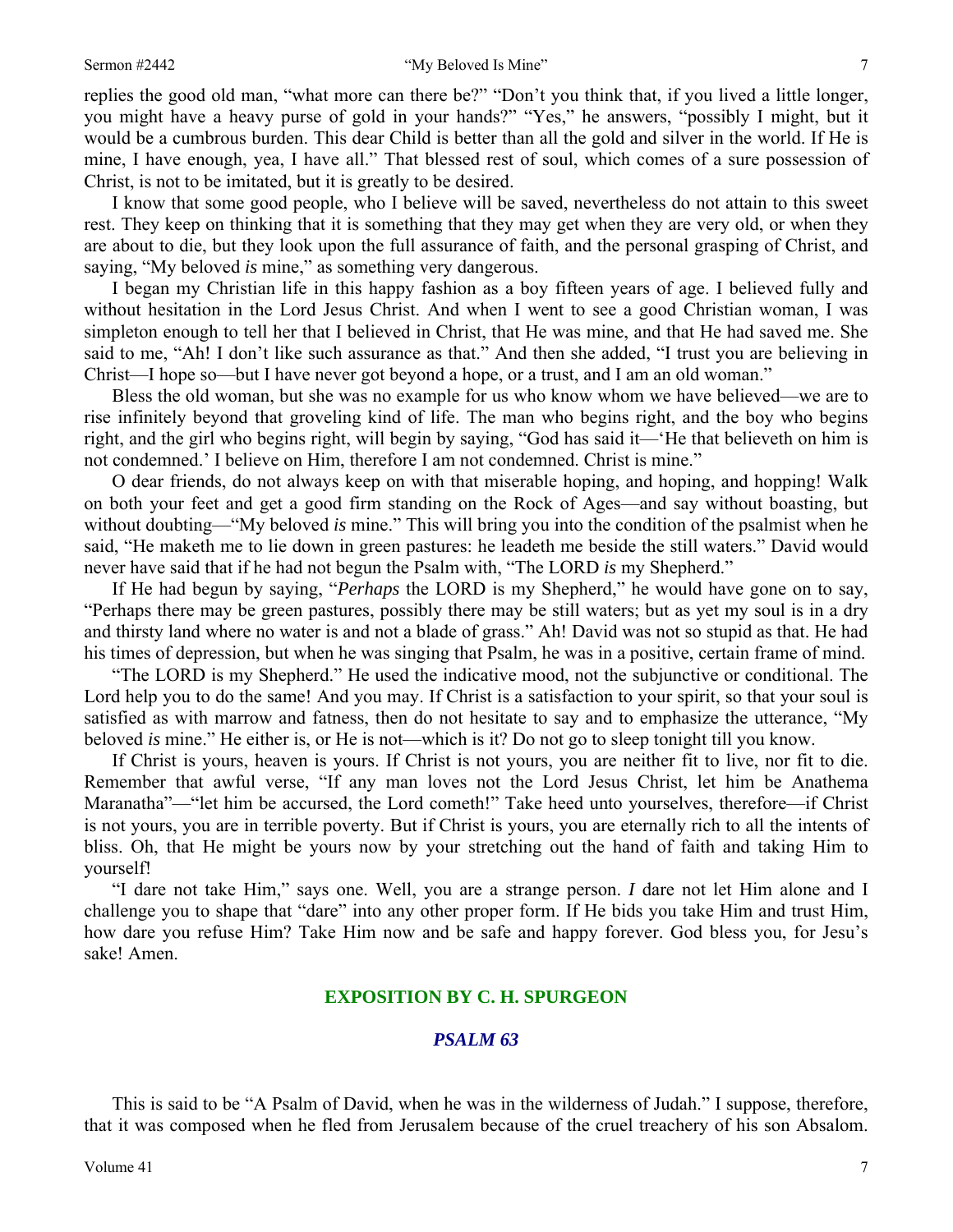He must have been heart-broken, and stricken with the greatest possible sorrow as he fled away with his faithful followers into the wilderness of Judah.

But even there he praised his God, and he did not sing unto him with old and stale Psalms, but with a new song. How restful and calm he must have been, in his great sorrow, to sit down even in the wilderness of Judah, and make a new hymn of praise unto the Lord! How gloriously he begins!

# **1***. O God, thou art my God;*

The psalmist has no doubt about this great fact, he does not hesitate or falter, but he makes the positive assertion, "O God, thou art my El, my mighty God, strong to deliver me." In the sixty-second Psalm, he had finished up with the power of God, "God hath spoken once; twice have I heard this; that power belongeth unto God." So he begins this new song with the great name El, which expresses the might and power of God, "O God, thou art my El, my mighty God;"

# **1***. Early will I seek thee:*

People in the wilderness have hard beds to lie on and they sleep all the fewer hours. David was up in the morning early, and he began the day with prayer to God, "Early will I seek thee." "While the dew is on the grass, the dew of the Spirit shall be upon my soul." He means also, "I will seek thee at once, immediately, now, without delay."

But how could he seek the God who was already his God? "Thou art my God; early will I seek thee." Brethren, nobody ever seeks another man's God. Till God is your God, you will not want to seek Him, and when you have Him, you will seek Him yet more and more.

# **1***. My soul thirsteth for thee,*

He had a strong passion for God. There is, sometimes, an unbearable, insatiable pang of the body, which you cannot forget, and David had an insatiable longing of soul, which nothing could make him forget, "My soul thirsteth for thee."

**1***. My flesh longeth for thee—*

Even his flesh, his body—not his carnal nature—but his body, mastered by his soul, was caused to yield its little help towards the making of this verse, "My flesh longeth for thee—

**1***. In a dry and thirsty land, where no water is;*

And this world is just like that. To the most of Christians, the six days of the week take them through the wilderness, and the Sabbath brings them to an oasis in the desert, an Elim, a place where there are wells of living water. But oh! what longings they have after God! What did David want when he was in the wilderness?

**2***. To see thy power and thy glory, so as I have seen thee in the sanctuary.*

He did not want the sanctuary so much as to see God in the sanctuary. Brethren, it is well to have a love to our own place of worship, but it is infinitely better to have a soul longing for the God we worship, and to feel that the place of worship is nothing unless God be there.

**3***. Because thy lovingkindness is better than life my lips shall praise thee.*

"In the wilderness, when my comforts are cut off, when my son, who was my darling, is seeking my life, my lips shall praise thee, for still thy lovingkindness is better than life."

**4***. Thus will I bless thee while I live:*

"As long as I live, I will praise You. Every breath of mine shall be perfumed with thankfulness and adoration."

# **4***. I will lift up my hands in thy name.*

"In astonishment at the power of Your great name, and in confidence will I lift them up when they have been hanging down in weakness. I will go forth in holy activity, with uplifted hands, in Your name."

**5***. My soul shall be satisfied as with marrow and fatness;*